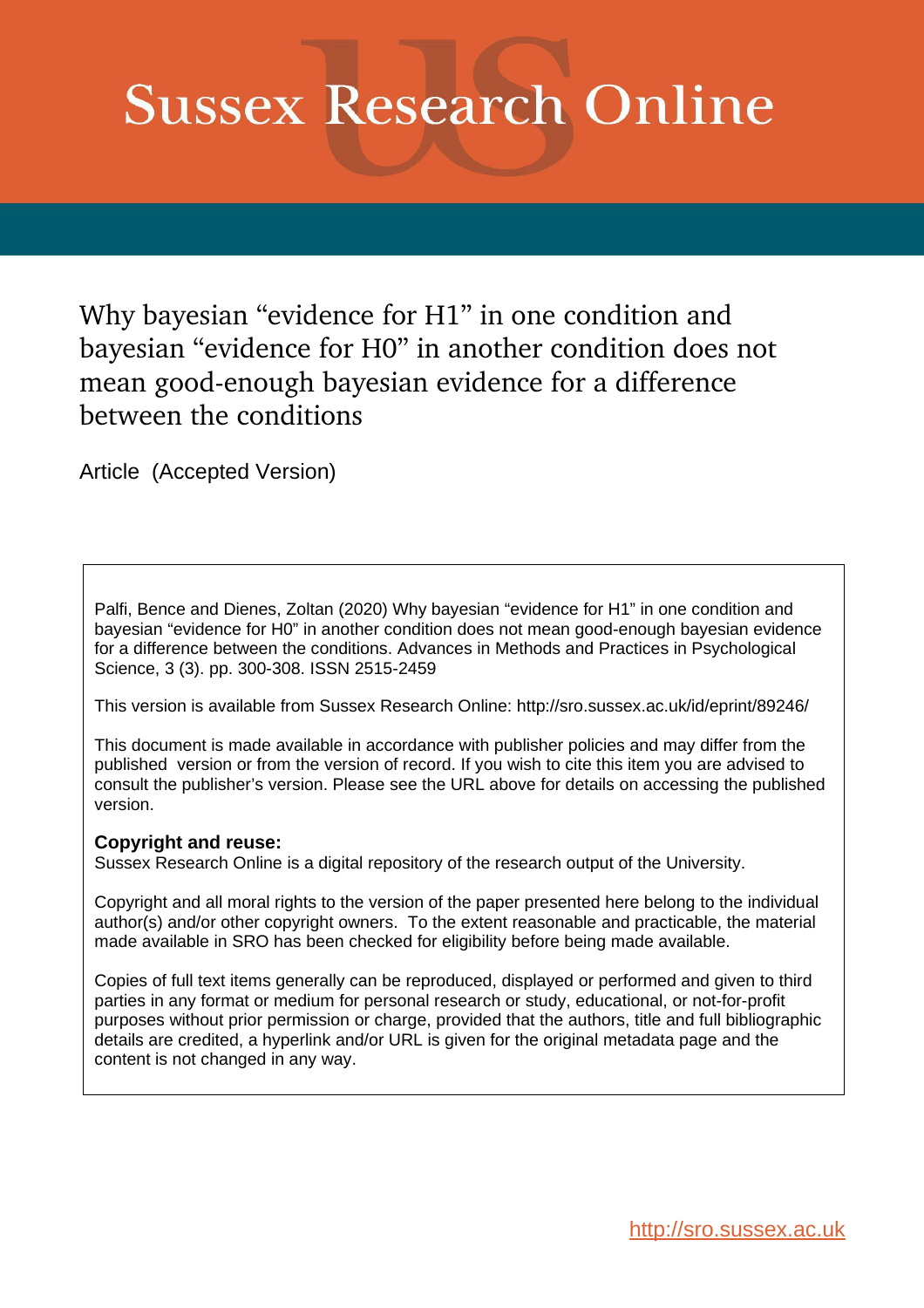Why Bayesian "evidence for H1" in one condition and Bayesian "evidence for H0" in another does not mean good enough Bayesian evidence for a difference between conditions

Bence Palfi<sup>1,2a</sup>, Zoltan Dienes<sup>1,2</sup>

<sup>1</sup>School of Psychology, University of Sussex, Brighton, UK

<sup>2</sup>Sackler Centre for Consciousness Science, University of Sussex, Brighton, UK.

<sup>a</sup>To whom correspondence should be addressed: Bence Palfi Address: Pevensey Building, University of Sussex, Falmer, BN1 9QH, UK E-mail: [b.palfi@sussex.ac.uk](mailto:b.palfi@sussex.ac.uk)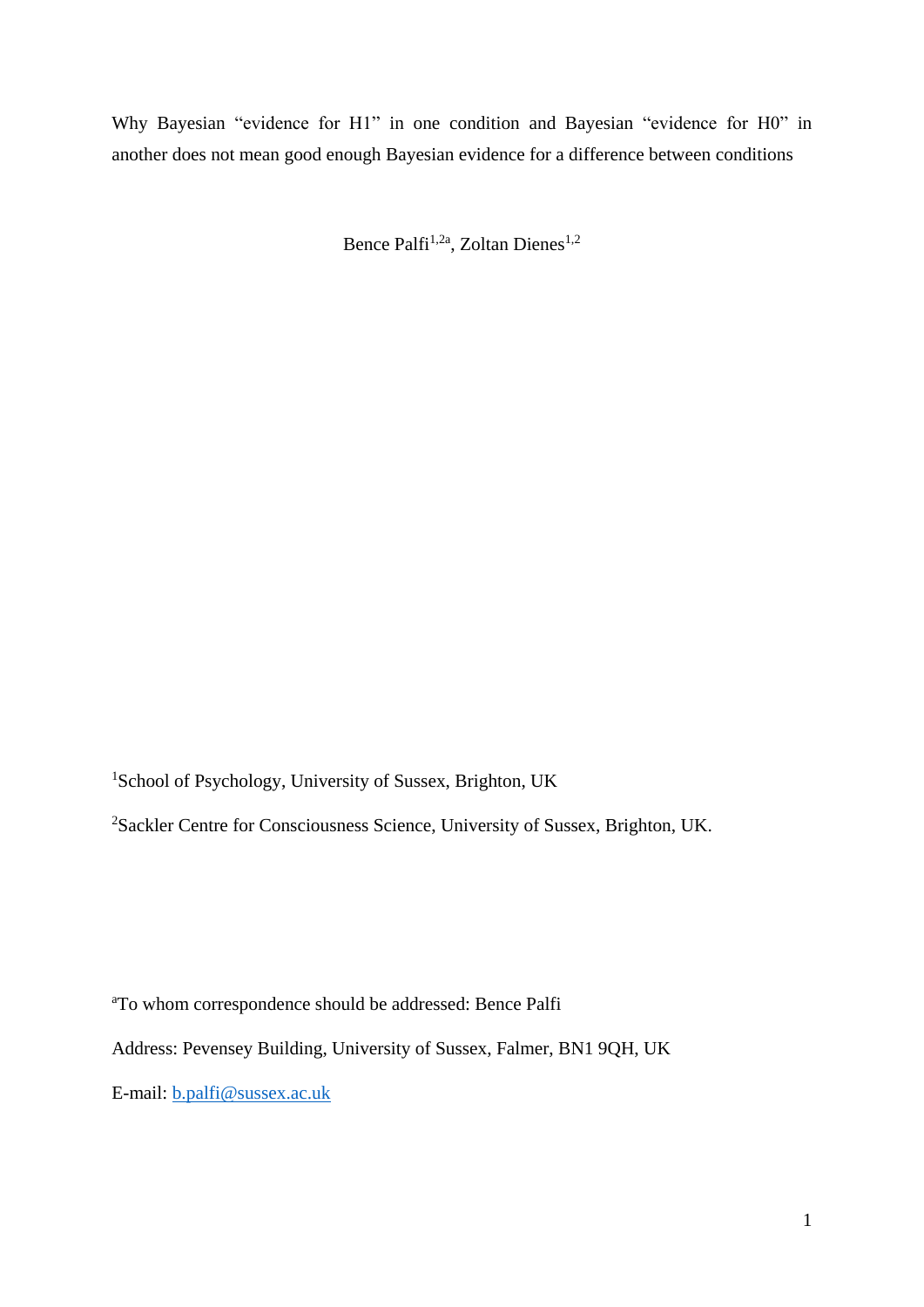### **Abstract**

Psychologists are often interested whether an experimental manipulation has a different effect in condition A than in condition B. To test such a question, one needs to directly compare the conditions (i.e. test the interaction). Yet, many tend to stop when they find a significant test in one condition and a non-significant test in the other condition, and deem it as sufficient evidence for the difference between the two conditions. This tutorial aims to raise awareness of this inferential mistake when Bayes factors are used with conventional cut-offs to draw conclusions. For instance, some might falsely conclude that there must be good enough evidence for the interaction if they find good enough Bayesian evidence for H1 in condition A and good enough Bayesian evidence for H0 in condition B. The introduced case study highlights that ignoring the test of the interaction can lead to unjustified conclusions and demonstrates that the principle that any assertion about the existence of an interaction necessitates the comparison of the conditions is as true for Bayesian as it is for frequentist statistics. We provide an R script of the analyses of the case study and a Shiny App that can be used with a 2x2 design to develop intuitions on the current issue, and we introduce a rule of thumb with which one can estimate the sample size one might need to have a wellpowered design.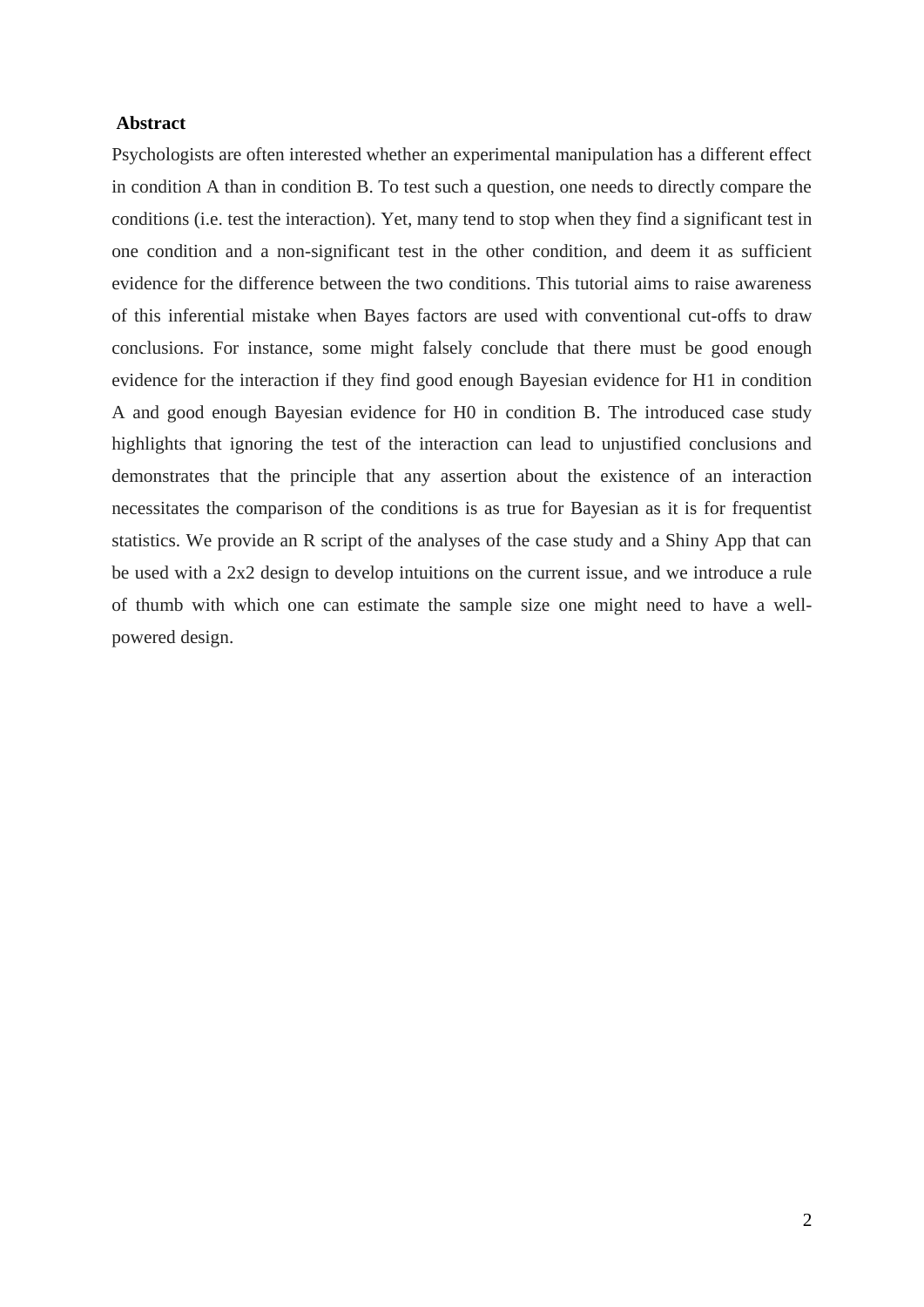"The manipulation in condition A was statistically significant and by contrast, we found no statistically significant effect in condition B". Many believe that these findings are sufficient to support the claim that there is a difference between conditions A and B in the effect of the manipulation. However, such an inference does not follow from these results, as it requires the test of the difference between the conditions in the effect of the manipulation, or in other words, the test of the interaction of condition by manipulation (Abelson, 1995, p. 111; Gelman & Stern, 2006). This inferential mistake is common in neuroscience (Nieuwenhuis et al., 2011) and one can safely assume that psychologists are also not immune from committing it. While it is perhaps an old saw now when it comes to null hypothesis significance testing (NHST), how does this relate to the use of Bayes factors (see Box 1)? At this point, before reading further, the reader might like to consider the example in Box 2.

As soon as conventional cut-offs are used for Bayes factors (see Box 1 for a brief introduction on the interpretation of the Bayes factor via the conventional cut-offs), there may be conditions where the inferential mistake is even more likely than with frequentist statistics. When there is good enough Bayesian evidence for H1 in one condition and for H0 in another, surely one can conclude that the effect is bigger in the first condition than the second! Personal discussions with colleagues created the impression in us that it may not be obvious for many researchers that this latter conclusion is incorrect even if they are aware of the issue when it comes to frequentist statistics. The reader can explore the extent to which they are attracted towards this inappropriate conclusion, which asserts an interaction without directly testing it, by considering the hypothetical study in Box 2 (a scenario that is discussed in detail in Example 2). They can also test whether they would be more inclined to accept this inappropriate conclusion when it is based on frequentist or on Bayesian statistics.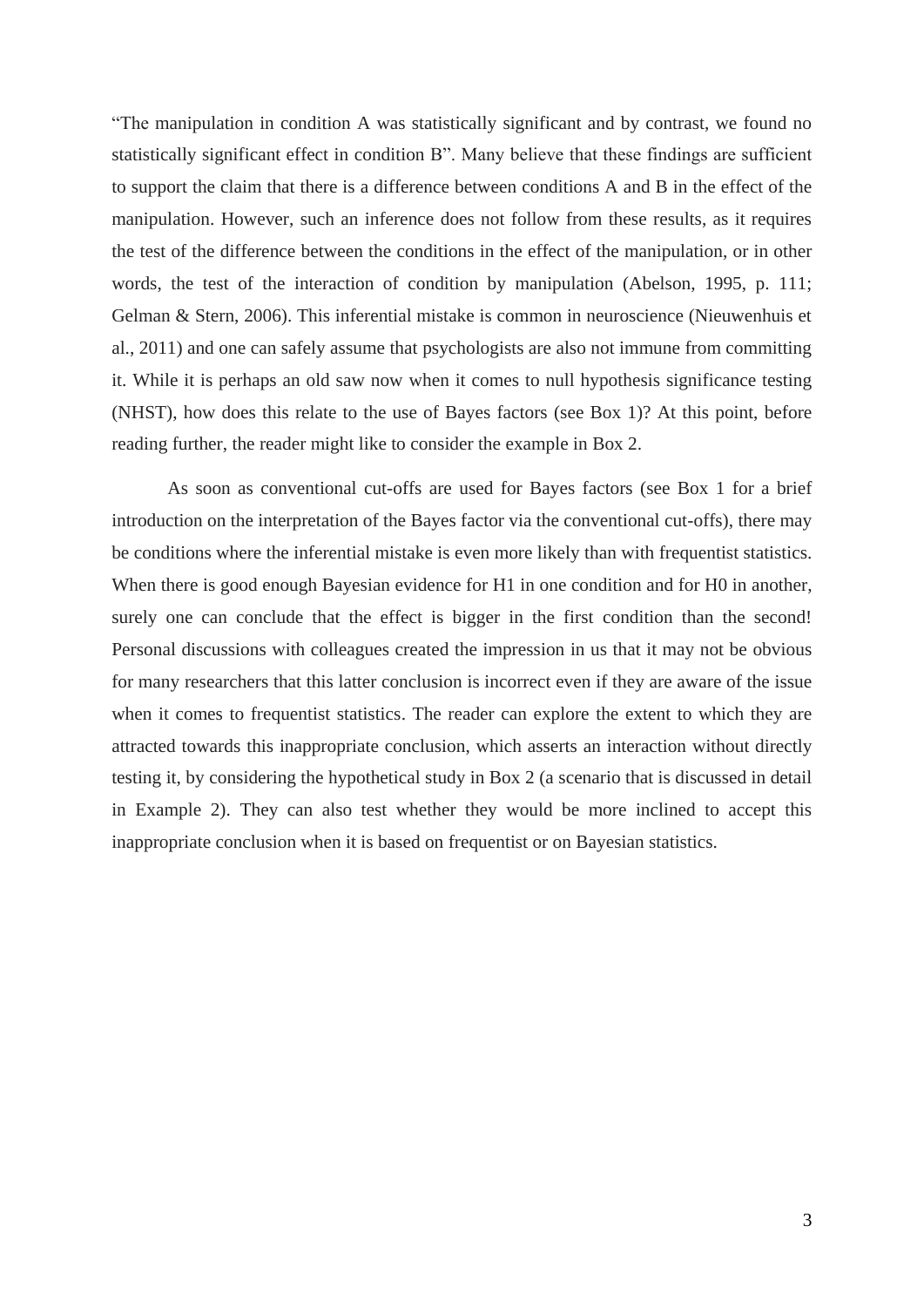The Bayes factor is a continuous measure of the strength of relative evidence for H1 over H0 based on the ability of these hypotheses to predict the data at hand (Dienes, 2016; Kruschke & Liddell, 2018; Rouder et al., 2009). A Bayes factor of 1 means that the two hypotheses under comparison predicted the data equally well. The convention we follow (but it is not universal) is that the larger the Bayes factor the better H1 fits the data compared to H0, and the smaller it is, H0 is more in line with the data compared to H1. To aid decision making about the hypotheses, Jeffreys (1961) suggested  $BF > 3$  to be the cut-off of substantial evidence for H1 over H0. Note that this value was chosen by Jeffreys with the intention that the Bayes factor should lead to similar judgment as NHST, when one is about to reject H0 (i.e., a statistical test resulting in  $p = .05$  will usually provide a Bayes factor around 3, so long as the obtained effect size is about that predicted). By symmetry, we interpret  $BF < 1/3$  as substantial evidence for H0 over H1. However, it does not indicate that this cut-off should be automatically accepted as the level of good enough evidence. Indeed, it is a rough guideline and it remains a matter of scientific debate (e.g., currently, the level of good enough evidence for H1 is defined as BF > 6 at *Cortex* and as BF > 10 at *Nature Human Behavior* for Registered Reports). Nonetheless, in this tutorial, we apply the cut-off of substantial evidence as good enough

#### Box 1. The interpretation of the Bayes factor

The central goal of this tutorial is to substantiate the statistical intuition in the reader that to claim the existence of a difference between two conditions or groups, one always needs to test the interaction, and this principle is as true for Bayesian as frequentist statistics. In this tutorial, we present the scenarios that the reader can stumble upon when they calculate Bayes factors for the evidence of the presence of an effect in an experimental and a control condition (or group) that had a significant and a non-significant statistical test, respectively. By this approach, we aim to illustrate that there are cases when using the Bayes factor instead of frequentist statistics could make it more likely to commit the inferential mistake, and there are cases when it may be the other way around. We use a hypothetical study as a case study and by increasing the sample size or reversing the effect size, we cover all the scenarios.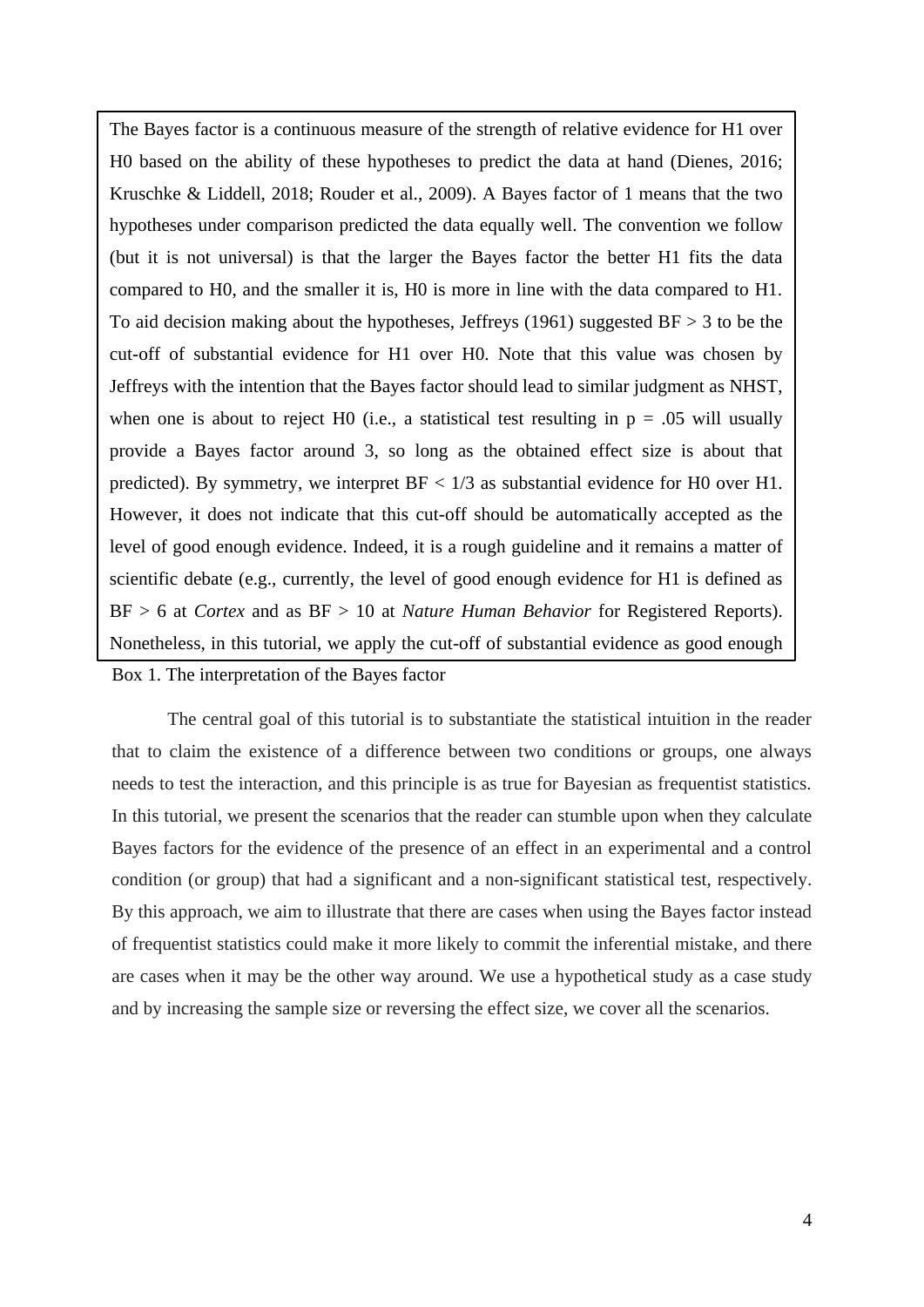At a Golf Club in Sussex, a coach stumbled upon a sport psychology paper concluding that mental training (e.g., imagining hitting the ball with a golf club) can help golfers improve their skills when it is used combined with real training. Before implementing the mental training in all of their groups, the coach decided to test whether players can benefit from it. Therefore, the coach asked the students in one of the groups to engage in mental training twice every week for the next 3 months (on top of the traditional, real training). The coach also had a control group in which the students underwent real training but they were not told to do the mental training, and the students had roughly identical skills to those in the mental training group. The coach assessed the performance of the students at baseline and after 3 months of training. The evaluation was performed on an interval scale from 0 to 10, and based on past studies with other sports the coach expected that after 3 months of training performance could improve by about 2 units.

To draw conclusions from the analyses, Null Hypothesis Significance Testing (NHST) was used, and the alpha level was set at the traditional .05. The coach reported the results of two statistical tests and a conclusion, which was based on these tests. Evaluate the appropriateness of this conclusion on a scale that ranges from 0 to 10 where 0 means that you feel that the conclusion is completely inappropriate and 10 means that you feel that the conclusion is completely appropriate based on the information at your disposal.

*Comparing baseline and post-training performance in the control training group yielded a non-significant result (t(19) = 0.29, M<sub>diff</sub> = 0.11, p = .776). However, when they analysed the data of the group of golfers who engaged in the mental training, they found a significant difference between baseline and post-training conditions, with better performance after 3 months of training (t(19) = 2.61, Mdiff = 0.81, p = .017). Based on these results, they concluded that traditional training is more efficient when it is combined with mental training than when it is not combined with it.*

Let us suppose that the coach used Bayes factors to draw conclusions instead of NHST. A Bayes factor is a continuous measure of relative evidence, it can tell us the extent to which our data supports one model (H1) over another (H0), which is reported as BF (As we explain later, a model of H1 is needed. Given the researchers had reasons for expecting an effect of about 2 units, we used a half-normal with  $SD = 2$ .). By convention, Bayes factors larger than 3 indicate good enough evidence for H1 (i.e., we can conclude that an intervention works) and Bayes factors smaller than 1/3 indicate good enough evidence for H0. Assess the appropriateness of their conclusion that was, this time, based on the Bayes factors by choosing a value from the same scale of appropriateness. Zero indicates that you feel that their conclusion is completely inappropriate and 10 means that you feel that their conclusion is completely appropriate.

*Comparing the baseline and the post-training conditions of the control group yielded good enough evidence for H0* (t(19) = 0.29,  $M_{\text{diff}} = 0.11$ ,  $p = .776$ ,  $BF = 0.24$ ). However, when they analysed the data of the *mental training group, they found good enough evidence supporting H1 (i.e., difference between the baseline and the post-training conditions), with better performance after 3 months of training than at baseline* (t(19) = 2.61, Mdiff = 0.81, p = .017, BF = 6.12). Based on these results, they concluded that *traditional training is more efficient when it is combined with mental training than when it is not combined with it.*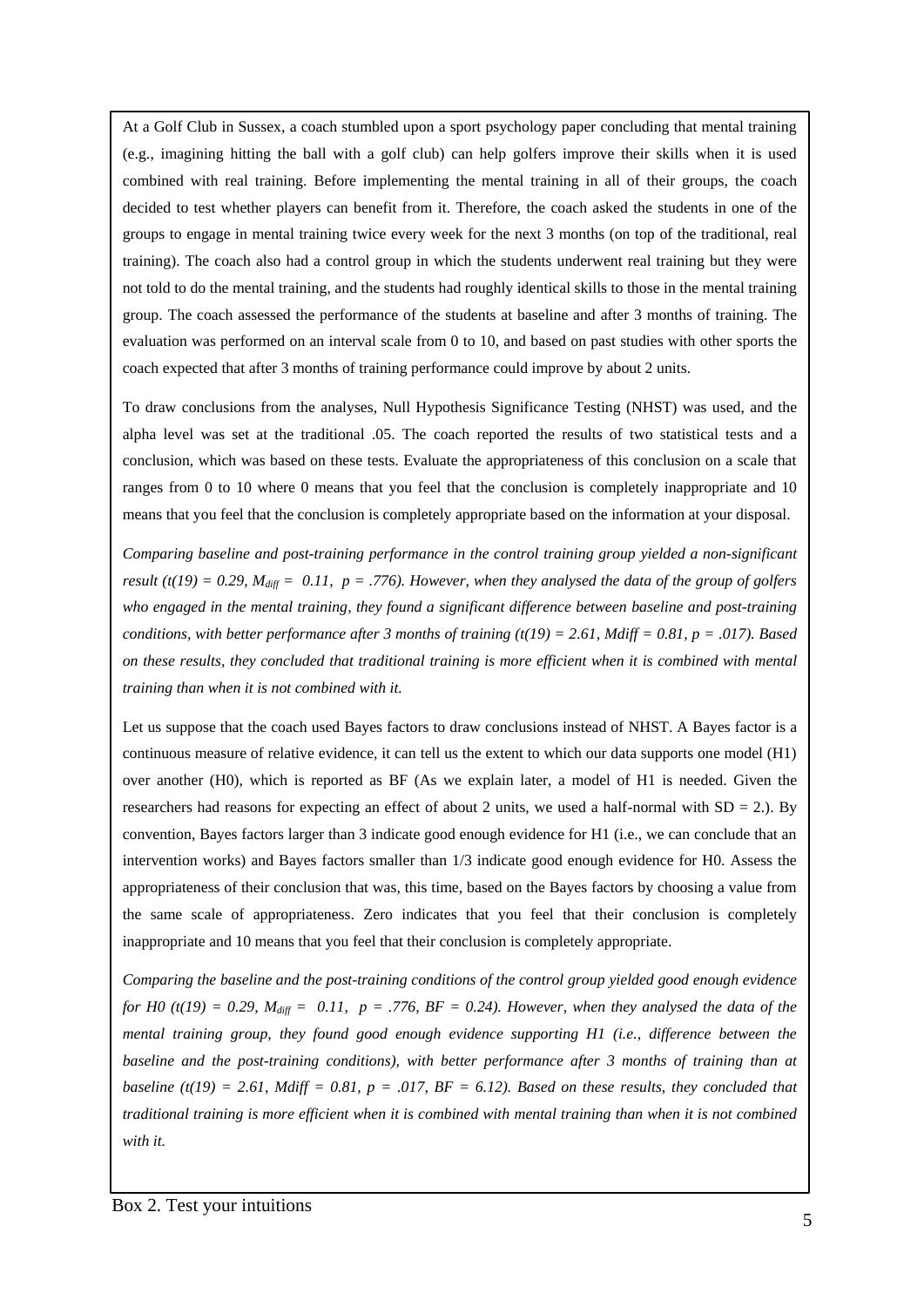#### **The case study**

Consider the hypothetical study from Box 2, in which a golf coach is trying to test whether or not adding mental training to traditional training can improve golf performance. To investigate this question, they randomly assigned students into traditional training (henceforth control group) and traditional plus mental training (henceforth mental training group) groups. They assessed golf performance at baseline and after 3 month of training. Therefore, they had a 2x2 mixed design. Hence, the crucial test of the idea that one can benefit more from golf training if it is combined with mental boils down to a 2x2 interaction of time of assessment (baseline vs post-training) and type of the training (traditional vs traditional plus mental). For the sake of simplicity, imagine that golf performance was measured on a scale from 0 to 10, and the coach expected that the mental training should improve performance by about 2 units.

## **Justifying the model of H1 and the model of the data**

To compute a Bayes factor, one needs to specify the parameters of the models representing the predictions of the hypotheses under comparison (see Box 3 for more information on the essential parts of the Bayes factor). The model of H0 assumes no difference in the population. To model the prediction of H1 we employed a half-normal distribution with a mode of zero. The properties of the normal distribution align with the scientific intuition that small effect sizes are more probable than large ones (Dienes & Mclatchie, 2018), and we opted for a halfnormal as it is in line with the directional prediction of H1. To specify the standard deviation of the distribution, we applied the expectation of the coach from the hypothetical study who assumed that performance should improve by about 2 units. When we have an effect size estimate based on earlier studies for instance, we can use it as the standard deviation of the distribution modelling the predictions of H1 (Dienes, 2014). Nonetheless, one might think that the effect size of an earlier study is not a plausible representation of the alternative, or there are no relevant studies. In these cases, there are several heuristics (e.g., Dienes, 2019) that one can follow to specify the predictions of H1. In addition, we need a model of the data (also referred to as likelihood; see Box 3). We used the t-distribution as the likelihood function, which is recommended over the normal distribution when the variance of the data is estimated as it is unknown (Dienes & Mclatchie, 2018). Finally, we will notate all of the Bayes factors as  $BF<sub>H(0, 2)</sub>$  following the convention introduced by Dienes (2014). This notation includes all the necessary information about the model of H1: H indicates that it is a half-normal distribution; zero refers to the mode and 2 to the standard deviation of the distribution. All Bayes factors reported in this paper represent evidence for H1 over H0.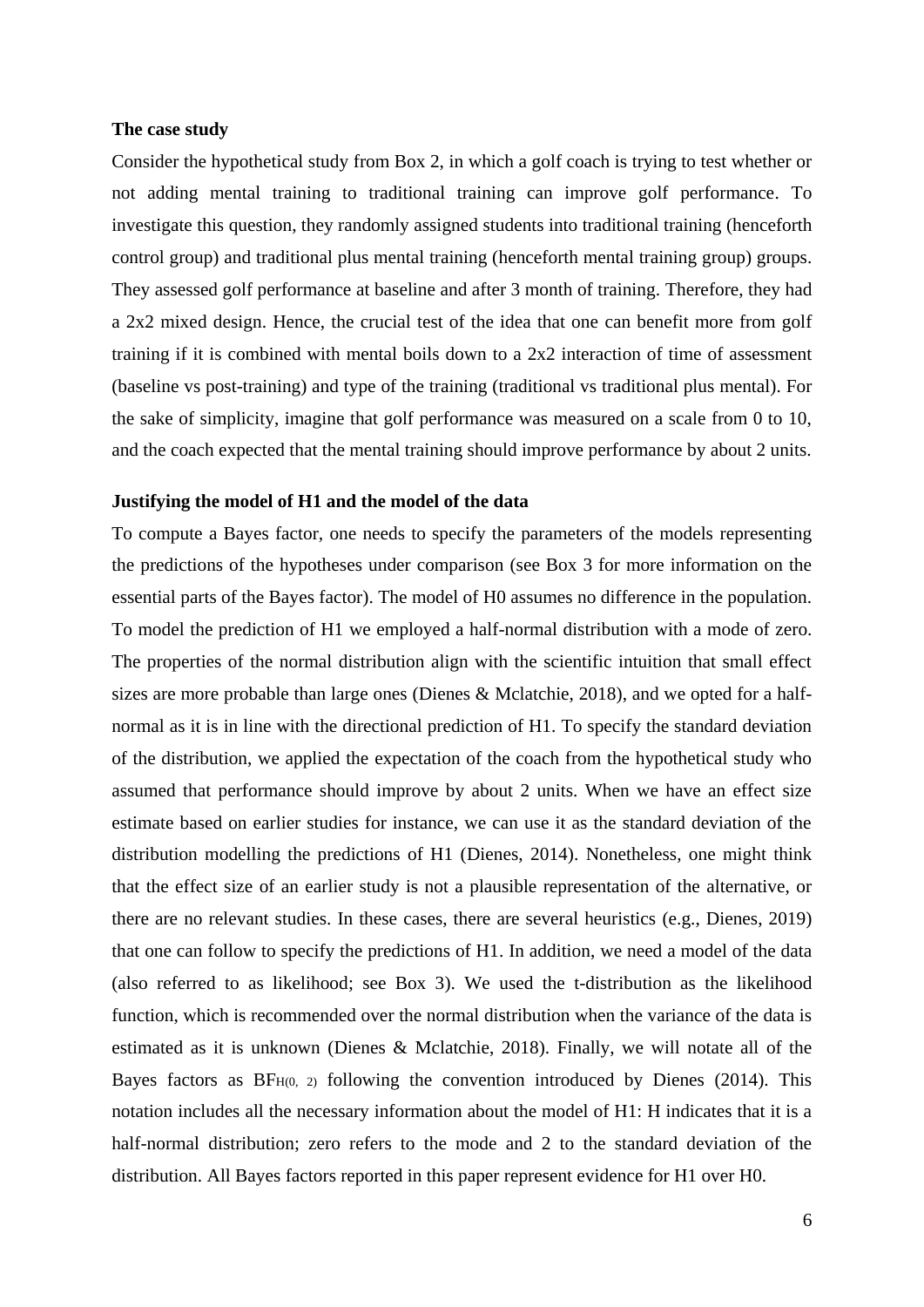Specifying all of these parameters requires the researcher to make many decisions, which has the side effect of increasing analytic flexibility and so the opportunity to cherry pick the results supporting the researcher`s pet theory. The most crucial step when one can introduce bias is perhaps the model specification of H1 that, in some cases, can have drastic effect on our conclusions. One way to reduce bias is by constraining analytic flexibility through pre-registering the exact parameters of the model of H1 or the strategy with which one will acquire those parameters (Chambers, 2013; Munafò et al., 2017). One can also consider reporting a "Robustness Region" (RR) that indicates the range of parameters (e.g., SDs of the half-normal distribution modelling H1) that would lead to the same conclusion (i.e., good enough support for H1 over H0, insensitive evidence, good enough support for H0 over H1) as the chosen model specification (Dienes, 2019). RRs can diminish bias by increasing transparency over the analytic choices in a similar manner as multiverse analyses (Steegen, Tuerlinckx, Gelman, Vanpaemel, 2016). RRs have the additional benefit that in cases when model specifications can be motivated in different ways, we can ascertain the robustness of our conclusion to the model specification by simply checking whether all plausible parameters lie within the RR. In this tutorial, we report the RR for every BF in the format of "RRconclusion[min, max]" where min indicates the smallest and max indicates the largest SD of the model of H1 that brings us to the same conclusion. We will indicate the original conclusion in the subscript of RR by reporting one of the following: "BF < 3", " $1/3$  <  $BF < 3"$  or " $BF > 3"$ .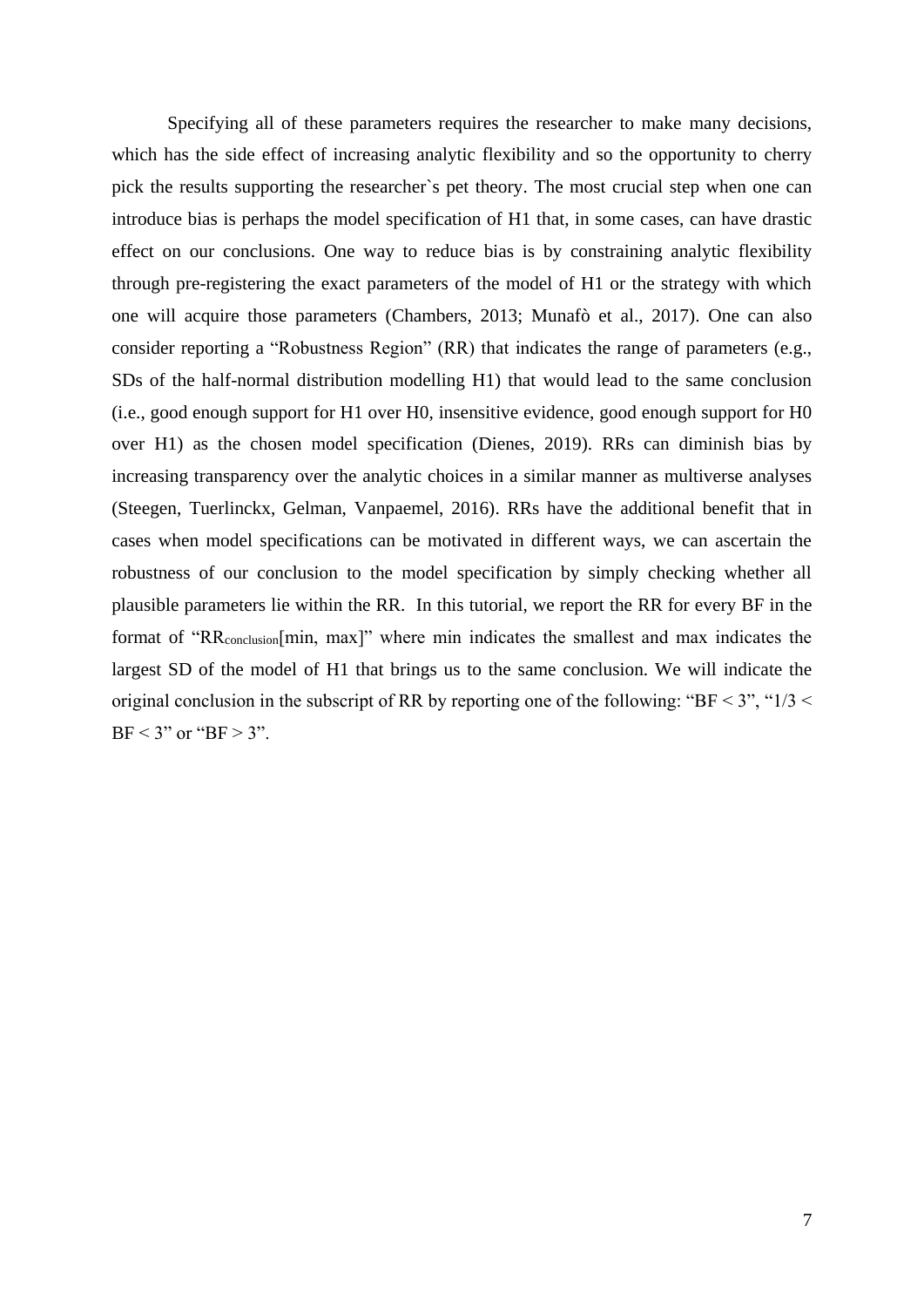In order to assess the predictive ability of the hypotheses, we need to create models that represent their predictions. Modelling the prediction of H0 as no difference is the straightforward part of the process. However, specifying the predictions of H1 requires scientifically informed decisions in every case and so it can be a subject of debate. For instance, one needs to define the shape and parameters of the distribution representing the predictions of H1 on the possible population effect sizes. This brings up questions, such as whether the distribution should be uniform, t or normal; one-tailed or two-tailed; centred on zero or on a non-zero population value; what should be the level of variance in the model. The discussion of these decisions is beyond the scope of the current tutorial and so we refer the reader to Dienes (2015, 2019), Dienes and Mclatchie (2018). Nonetheless, in the case study of the current paper, we justify all of the choices about the model specifications. Finally, one needs to define the likelihood function, which is modelling the probability of the data along different population effect sizes.

Box 3. The anatomy of the Bayes factor

#### **Disclosure**

All the materials of this tutorial are available on the Open Science Framework page of the project at: [https://osf.io/xrctq/.](https://osf.io/xrctq/) The page includes the R script of the analyses introduced here and the script of the Bayes factor function. It also contains the R script of a Bayes factor Shiny app that is a simple and interactive web application that can calculate the Bayes factors of 2x2 between groups and within participants designs. Box 4 demonstrates an example of the usage of the Bayes factor R script (namely, the test of the interaction in Example 1) and Figure 1 portrays how the Shiny app can be applied to compute all three Bayes factors of Example 1. The Bayes factor Shiny app can be accessed at https://bencepalfi.shinyapps.io/Bayesian\_Interaction\_App/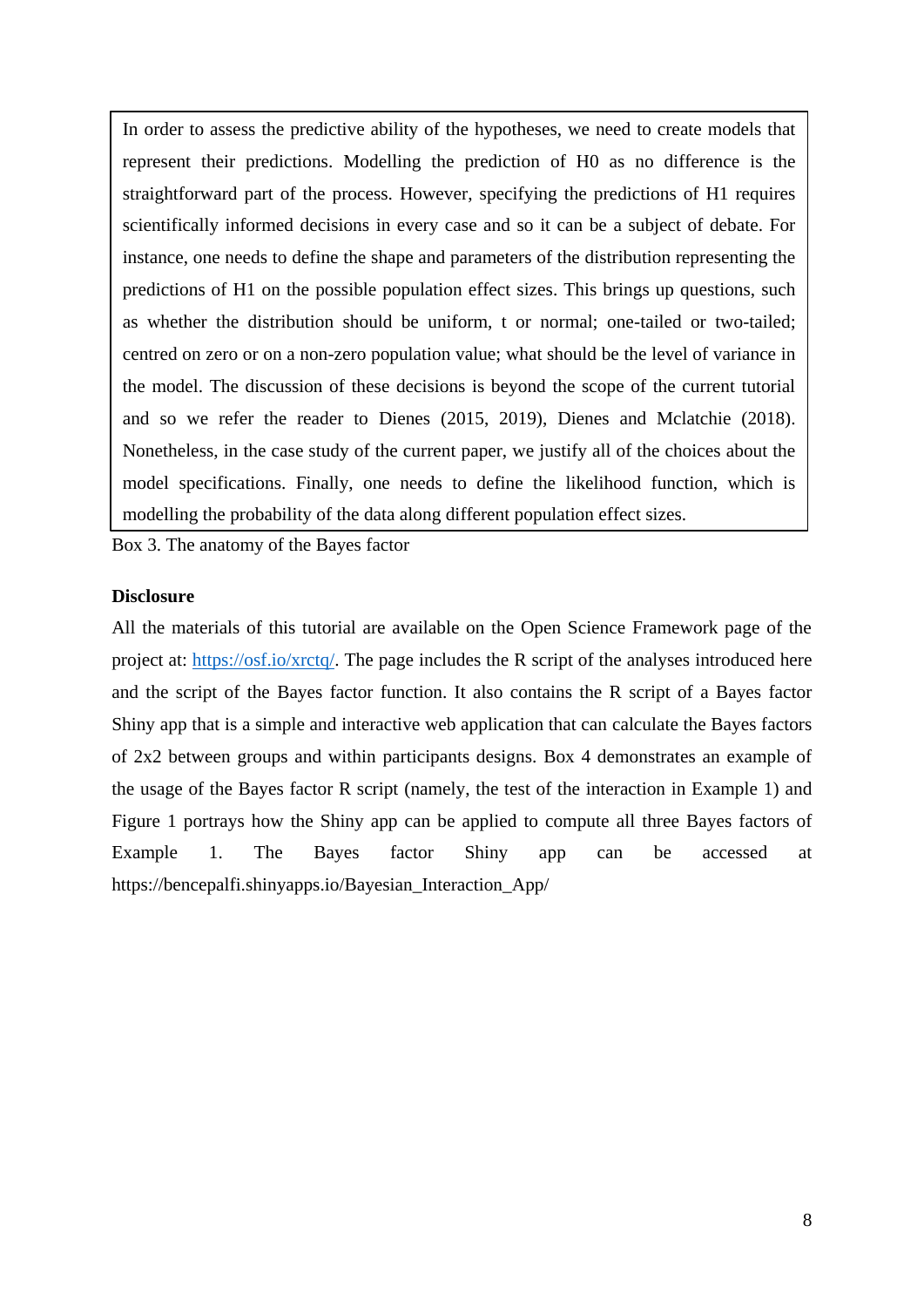To calculate the Bayes factor in R, one needs to obtain the summary statistics of the data (mean, standard error and degrees of freedom) and decide on the parameters of the model of H1.

The following R script reproduces the results of the test of the interaction of Example 1 (all the text preceded by the # symbol are comments helping the reader and will be ignored by R when the script is run):

#Loads the Bayes factor function #Note that the current R file and the file containing the function should be placed in the same folder source("BayesFactor\_normalH1\_tlikelihood.R")

#Calculates the Bayes factor Bf(sd = 0.491, obtained = 0.7, dfdata = 38, meanoftheory = 0, sdtheory = 2, tail = 1)

The first three arguments of the function specify the parameters of the likelihood: the standard error, the estimate (i.e., raw effect size) and the degrees of freedom of the distribution, respectively. The last three arguments define the parameters of the model of H1: the centre (or mode if it is a one-tailed distribution) and the SE of the distribution, and whereas it is one- or two-tailed. When all parameters are provided, the function returns a vector containing the value of the Bayes factor (evidence for H1 over H0).

Box 4. Calculating the Bayes factor in R

# **Example 1: When the Bayes factor helps us avoid committing the inferential mistake**

Suppose that the researchers found that the test comparing baseline and post-training performance was significant in the mental training group ( $t(19) = 3.58$ , M<sub>diff</sub> = 1.11,  $p =$ .002), and it was not-significant in the control group ( $t(19) = 1.08$ , Mdiff = 0.41,  $p = .295$ ). Based on this, they concluded that the effect of the training is only expressed (at least after 3 months of training) if it is combined with mental training. This conclusion is premature for two reasons. First, one cannot claim the absence of an effect based on a non-significant test (Cohen, 1994; Dienes, 2014, Rouder et al, 2007) and so it is false to imply that we have evidence against the effectiveness of the training in the beginner group. We don`t have evidence for the contrary either, simply, we need to refrain from decision-making. Second, a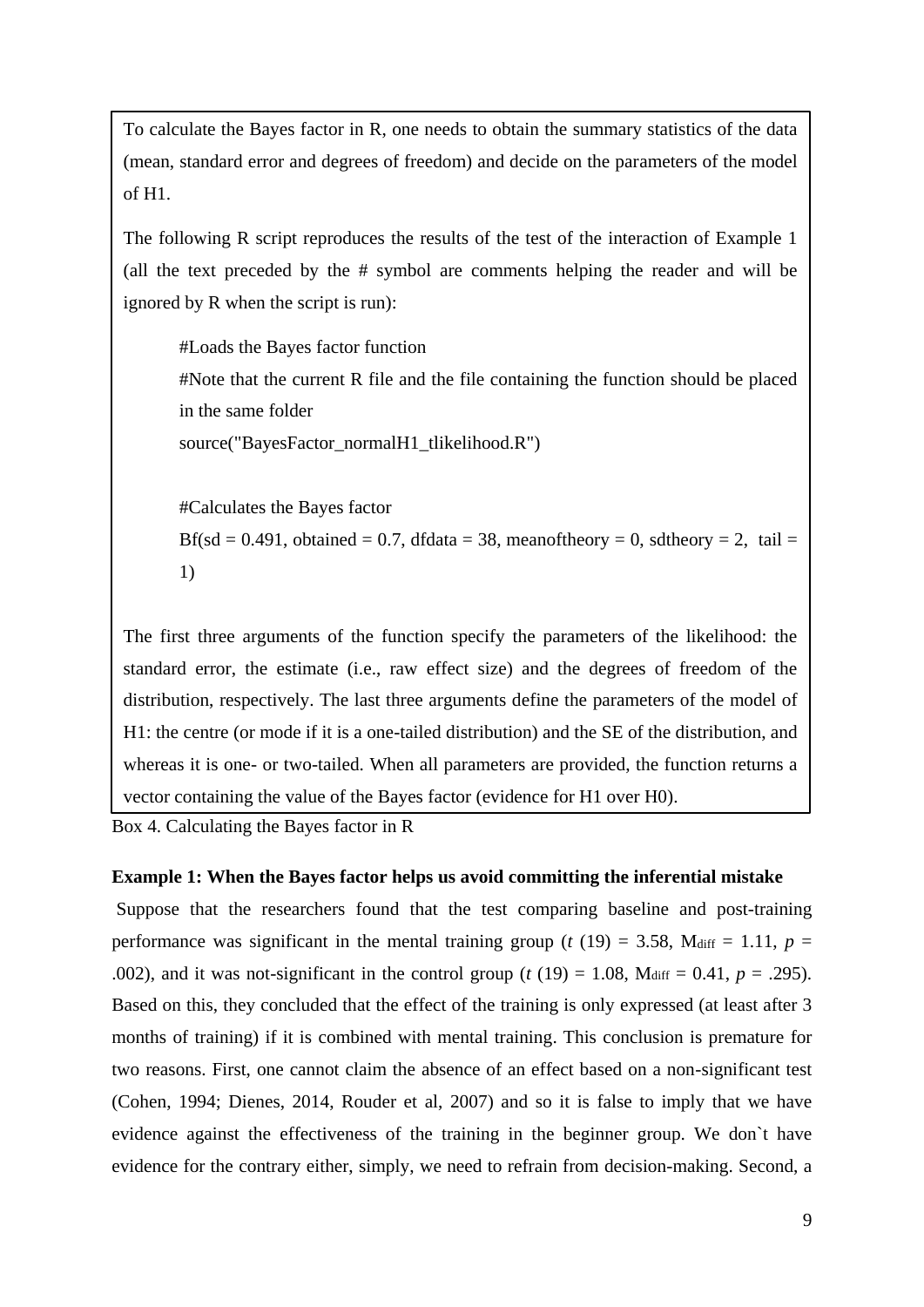more relevant point for the purpose of the current tutorial, the dissimilarity of two categorical statements (i.e. significant vs not-significant) does not grant a meaningful categorical statement about their difference (i.e., the difference between the two is not necessarily significant in itself; Abelson, 1995, p. 111). From the second point, it follows that one needs to test the difference directly to make any meaningful claim on the interaction of the groups. The test of the interaction, however, yields a non-significant result ( $t$  (38) = 1.43, Mdiff = 0.70,  $p = .162$ ) meaning that one needs to suspend judgment regarding the influence of the mental training on traditional golf training.

The question arises: how would we decide in this scenario if we were to rely on a Bayes factor to form conclusions about the hypotheses? These data translate into substantial evidence for the effect of the training in the mental training group (BF $_{H(0, 2)} = 46.36$ , RR<sub>BF</sub> $>$ <sup>3</sup>[0.2, 36.3]) and leaves us with insensitive evidence for the effect of training in the control group (BF<sub>H(0, 2)</sub> = 0.57, RR  $_{1/3$  <  $_{8}$ F < 3[0, 3.5]) as well as for the interaction directly comparing the effects of the groups  $(BF_{H(0, 2)} = 1.14$ .  $RR_{1/3} < BF < 3[0, 7.4]$ . Clearly, one cannot easily claim that good enough evidence for the effect in one group and insensitive evidence in the other group is good enough evidence in itself for the difference between the groups. Apparently, using the Bayes factor may help us avoid the inferential mistake regarding the interaction, even if we were to ignore the results of the direct test of the interaction. Hence, using Bayes factors may increase the chance that one would conclude that the available data are simply not enough to make a decision about the hypotheses.

The only way to come to a conclusion regarding whether or not mental training combined with traditional training is superior to traditional training is to collect more data until we obtain evidence in one direction or the other. Optional stopping is not a problem for Bayesian statistics, the Bayes factor will retain its meaning regardless of the stopping rule applied (Dienes, 2016; Rouder,  $2014<sup>1</sup>$ ). Thus, we can check the Bayes factor every time we recruit a new participant and stop once the Bayes factor reaches a good enough level of evidence. For example, in this scenario, assuming that the raw effect sizes and their variances remain constant, we would need to recruit 94 participants in total (47 per group) to have substantial evidence for the interaction (BF $_{H(0, 2)} = 3.09$ , RR<sub>BF > 3</sub>[0.3, 2.0]). In this scenario,

1

<sup>&</sup>lt;sup>1</sup> Recently, this claim has been called into question under some conditions by Heide and Grünwald (2017). For replies to the concerns see Rouder (2019), and Wagenmakers, Gronau and Vandekerchhove (2019): As soon as one specifies one's model of H1, BF indicates the evidence for that model of H1 over H0 regardless of stopping rule.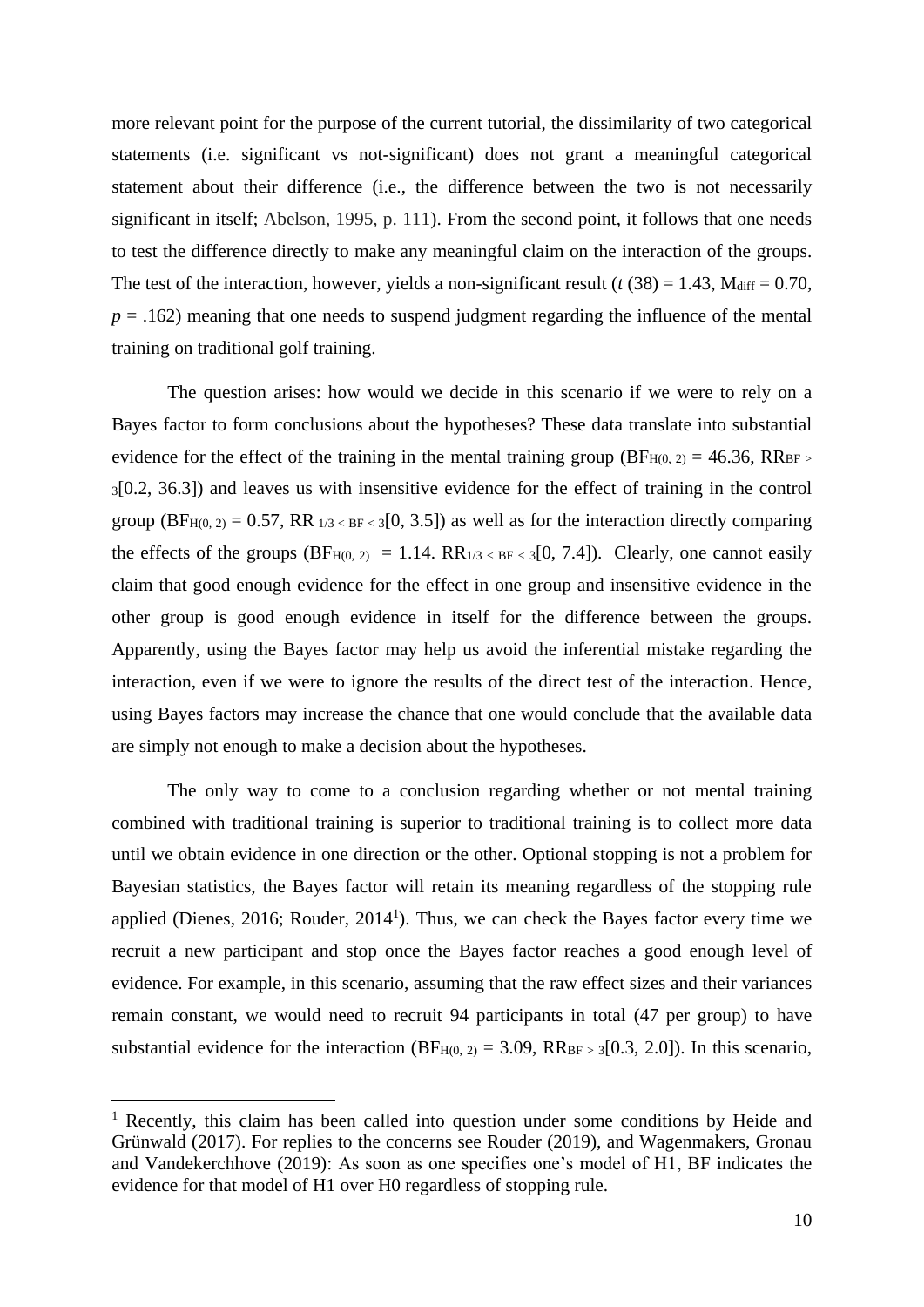the evidence for the efficacy of the training in the control group would still be insensitive with a BF<sub>H(0, 2)</sub> = 0.89, RR<sub>1/3 < BF < 3</sub>[0, 5.4]. Thus, evidence for an effect in one group, coupled with no evidence one way or the other in the other group, could still be evidence for a difference in effects between the two groups.

| Mixed design<br>Within subjects<br>Between groups                            |                           |             |        |       |        |       |
|------------------------------------------------------------------------------|---------------------------|-------------|--------|-------|--------|-------|
| Data                                                                         |                           | Results     |        |       |        |       |
| Group 1 (Treatment)                                                          |                           | test        | df     | t     | $\,$ B | p     |
| Raw effect size                                                              |                           | Group 1     | 19.000 | 3.581 | 46.359 | 0.002 |
| 1.11                                                                         | $\ddot{\cdot}$            | Group 2     | 19,000 | 1.076 | 0.567  | 0.295 |
| SE                                                                           |                           | Interaction | 38.000 | 1.425 | 1.140  | 0.162 |
| 0.31                                                                         | $\frac{\bullet}{\bullet}$ |             |        |       |        |       |
| Sample Size                                                                  |                           |             |        |       |        |       |
| 20                                                                           | $\frac{1}{\bullet}$       |             |        |       |        |       |
| Group 2 (Control)<br>Raw effect size                                         |                           |             |        |       |        |       |
| 0.41                                                                         | $\frac{\bullet}{\bullet}$ |             |        |       |        |       |
| SE                                                                           |                           |             |        |       |        |       |
| 0.381                                                                        | $\frac{1}{\sqrt{2}}$      |             |        |       |        |       |
| Sample Size                                                                  |                           |             |        |       |        |       |
| 20                                                                           | $\overline{\phantom{a}}$  |             |        |       |        |       |
| Model of H1 (Group 1 > Group 2)                                              |                           |             |        |       |        |       |
| SD of the half-normal distribution in the same units as the raw effect sizes |                           |             |        |       |        |       |
| $\overline{2}$                                                               | $\ddot{\cdot}$            |             |        |       |        |       |
| Compute<br>Reset                                                             |                           |             |        |       |        |       |

The rele of Paves factors in testing interactions

Figure 1. Print screen of the Shiny app that calculates the Bayes factor separately for the two groups and for the interaction based on the following statistical parameters: raw effect sizes and their SEs for the two groups and their interaction, the sample size, and the SD of the halfnormal distribution that models the predictions of H1. In the top left corner, one can change between the "between groups", "mixed design" and "within subjects" options. The between groups and mixed design options are identical in that they run an independent t-test to test the interaction, and they request the same input parameters. For the within subjects design, one needs to provide the difference of the conditions and their standard deviation separately. The results appear on the right side of the screen, once the calculate button is pressed. The Shiny app reports the degrees of freedoms, the t-values, the Bayes factor and the p-values for the groups (or conditions) and for their interaction.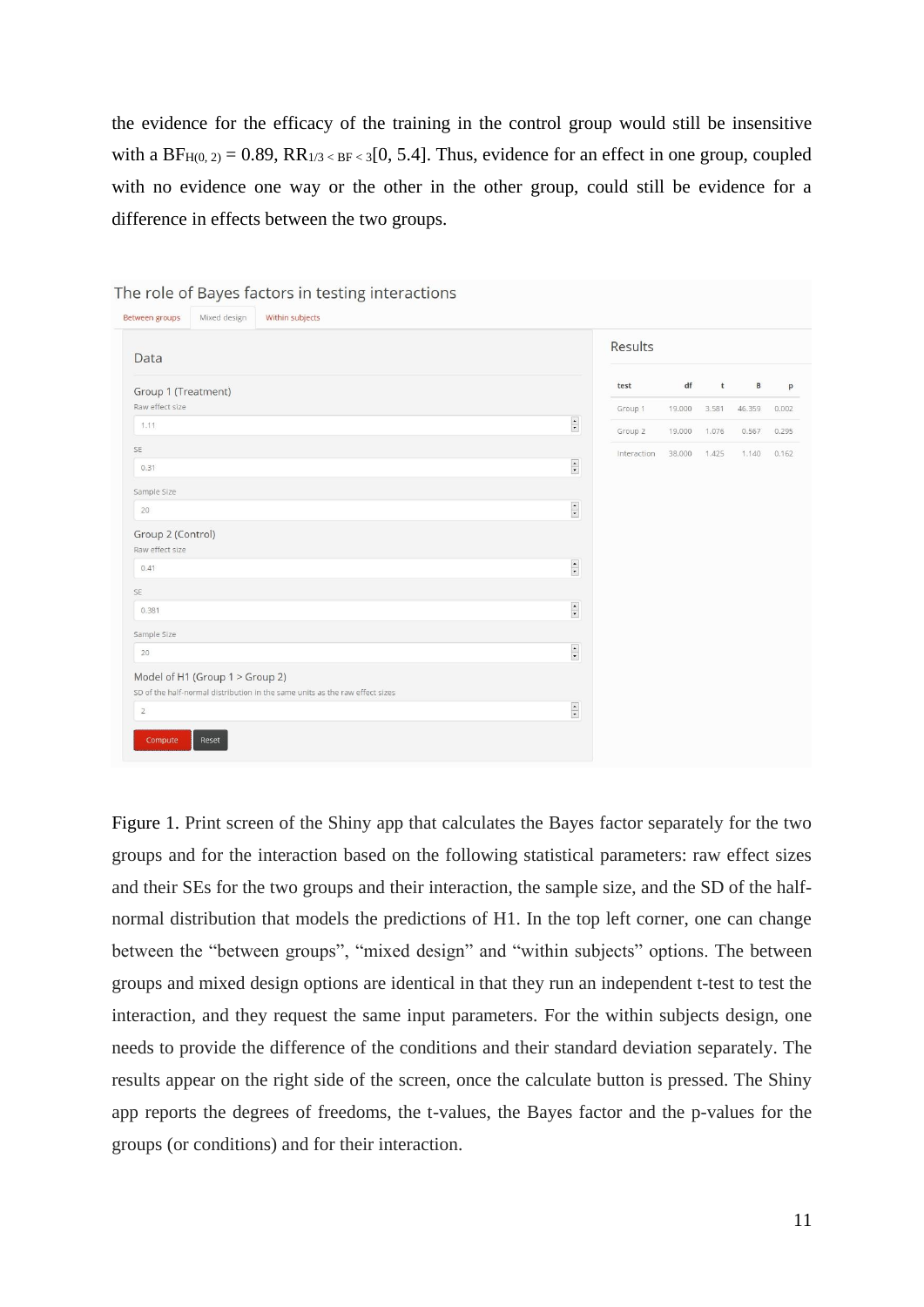# **Example 2: When the Bayes factor might exacerbate the problem and seemingly creates an inferential paradox**

Now let us consider the scenario from text Box 2 that only differs from Example 1 in that the raw effect sizes of differences between baseline and post-training conditions were reduced by 0.3 units in both of the groups. All other parameters (e.g., the standard deviations and the difference between the control and mental training groups) were kept constant. In this scenario, the results of significance tests probing the efficacy of the training, separately in the control and mental training groups, are identical to those of Example 1, being non-significant and significant, respectively. However, if we calculate the Bayes factors, it reveals that this scenario is different from Example 1 as we gain good enough evidence for the presence of the effect in the mental training group (*t* (19) = 2.61, M<sub>diff</sub> = 0.81, *p* = .017, BF<sub>H(0, 2)</sub> = 6.12, RR BF <sup>&</sup>gt; <sup>3</sup>[0.2, 4.3]) and good enough evidence for the absence of the effect in the control group (*t*  $(19) = 0.29$ , M<sub>diff</sub> = 0.11,  $p = .776$ ,  $BF_{H(0, 2)} = 0.24$ ,  $RR_{BF < 1/3}$  [1.5,  $\infty$ ]). It might seem intuitive to conclude that the evidence for the difference of the two must be substantial in itself as well (c.f., your feeling of appropriateness about the conclusion in Box 2). However, that is an unwarranted conclusion as the rule that "a meaningful categorical statement does not follow from the difference between the two categorical statements" (Abelson, 1995, p. 111) applies to Bayesian just as much as it applies to frequentist statistics. Hence, regardless of how tempting it feels to claim that the group with substantial evidence for H1 must be different from the group with substantial evidence for H0, we need to directly compare these two conditions to unravel whether there is an interaction.

Compared to Example 1, it appears that in this case relying on the Bayes factor rather than on the p-value would not help us avoid making the inferential mistake of ignoring the test of the interaction. On the contrary, using the Bayes factor may even amplify the problem as having good enough evidence for H1 in group A and for H0 in group B can easily create the false impression that there is no need for further statistical analyses and the two must be different. However, neglecting the test of the interaction is an inferential mistake, moreover, it would lead us to an incorrect conclusion, since the test of the interaction must yield the same result as in Example 1 as we kept the difference between the groups and their standard deviation fixed. It means that the test of the interaction is non-significant ( $t$  (38) = 1.43, M<sub>diff</sub>  $= 0.70, p = .162$ ) and the Bayes factor is insensitive (BF<sub>H(0, 2)</sub> = 1.14. RR<sub>1/3 < BF < 3</sub>[0, 7.4]).

Seemingly, we got ourselves into a paradox in which we can claim that an effect exists in group A and it does not exist in group B, however, we cannot state that the effect is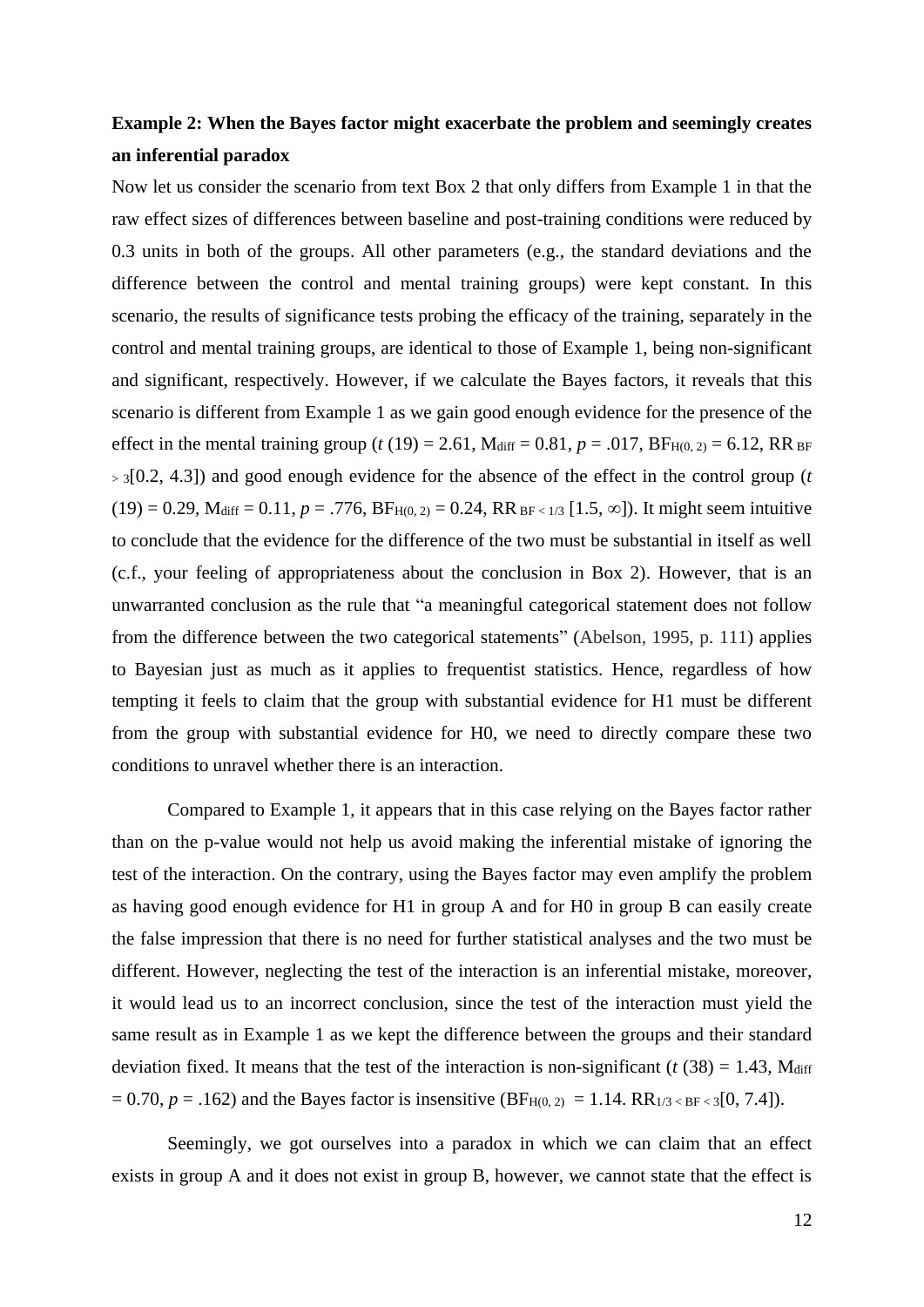stronger in group A than in group B. These conclusions are inconsistent with one another, but the Bayes factor should not take the blame for it. The cause of the existence of this paradox is that we introduced cut-offs to interpret the Bayes factor and so we reduced its continuous nature to a categorical one. That is the Bayes factors underlying the claims that there is an effect in group A and that the interaction is insensitive point in the same direction. Hence, we created the inconsistency by imposing a cut-off and labelling the first as good enough evidence for H1 and the second as insensitive evidence. Nevertheless, applying a cut-off to discern good enough from insensitive evidence is useful for scientific practice as it allows us to draw conclusions. And we often need to draw conclusions in order to move on with an experiment: have we established that manipulation does what it says, such as do we have evidence for lack of awareness in an unconscious condition; have we demonstrated that an effect replicates before we undertake the exploration of potential moderators; have we ruled out a nuisance alternative theory, and so on (Only a statistician and not a scientist would recommend not ever drawing any conclusions from statistics!). In other words, we gain a clear rule telling us when we have good enough evidence to make such a decision. On the other hand, if we rely on this decision rule, we need to accept that it can lead us to paradoxical situations.

Fortunately, there is a way to escape this paradox. There is no need to consider the evidence at our disposal as fixed. Therefore, the remedy to this problem is to collect more data until the Bayes factor of the crucial test exceeds one of the cut-off values (as mentioned earlier, optional stopping does not invalidate conclusions based on the Bayes factor). For instance, assuming that the raw effect sizes and their variances stay constant while we collect data for this study, we would need to recruit the same number of participants (47 per group) as we needed in Example 1 to obtain evidence for the difference between the groups. Note that optional stopping applies to multi-lab collaborations as well: if a lab runs out of participants before reaching good enough evidence, another lab can continue with the accumulation of evidence.

#### **Discussion**

In this tutorial, we aimed to illustrate how the application of Bayes factors with cut-offs relates to the old problem of the tendency to compare the statistical significance of the tests of two groups rather than the groups themselves. We introduced two scenarios in which group A had a significant effect whereas group B had a non-significant effect. In Example 1, employing Bayes factors instead of NHST may help us avoid the inferential mistake as the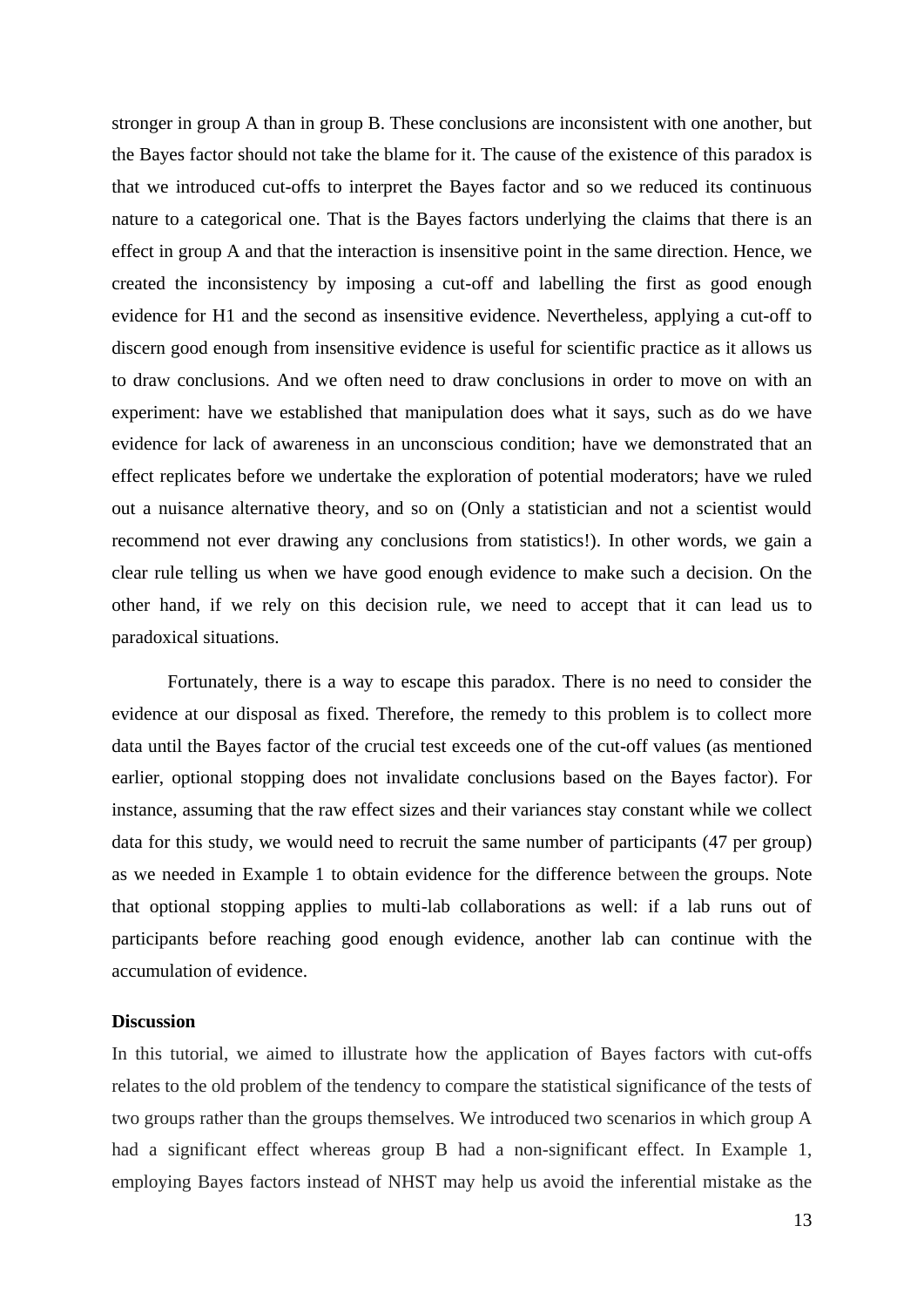test of the non-significant group turned out to be insensitive and it is unlikely that one would assume that the difference of good enough evidence for H1 in group A and insensitive evidence in group B indicates a clear difference between the two. In Example 2, however, the Bayes factor in group B provided good enough evidence for H0 and in such a scenario applying Bayes factors instead of NHST may increase the probability of committing the inferential mistake because the conclusions from the simple effects and the interaction contrast are literally inconsistent.

We observed that drawing a conclusion from the Bayes factor could sometimes lead to a paradox (i.e., good enough Bayesian evidence for H1 in group A, good enough Bayesian evidence for H0 in group B and the lack of good enough Bayesian evidence for their interaction). The reason for the paradox is that we use cut-offs that exchange the continuous measure of evidence to a categorical and ultimate claim about the state of the world in order to guide our decisions about the hypotheses. This situation bears a strong resemblance to Arrow`s theorem (1951) that demonstrates that there is no consistent way to explore the preference of a group ("will of the people"), and any ranked voting system (i.e. a system that turns strengths of opinion into a categorical outcome) will lead to paradoxes, perhaps undermining our faith in representative government and democracy itself. However, as Deutsch (2011) pointed out, Arrow`s theorem considers only a particular stage of decision making, as if preferences and options were fixed in social decision making. As long as preferences can be altered through open discussion and reasoning, and it is possible to modify or replace the options, democracy can be used consistently in selecting good policies. This conclusion is just as true for science, which seeks good explanations rather than policies or governments. When it comes to science, it would be a mistake to assume that evidence or the list of options (tested hypotheses) are fixed. Hence, even if we stumble upon a paradox, it remains a transient state and by accumulating more evidence, or by modifying the hypotheses (e.g., replacing a one-sided H1 with a one-sided H2 pointing into the other direction) we can dissolve the inconsistency. That is, the issue we raise about cut-offs leading to paradox is a very general one, not unique to science, let alone Bayes factors. The solution is just as general.

Continuing data collection until we obtain good enough evidence for or against the model predicting an interaction, which is critical to escape the inferential paradox illustrated in Example 2, can be challenging in some cases if there are not sufficient resources. Thus, estimating the sample size we might need to find good enough evidence for a hypothesis over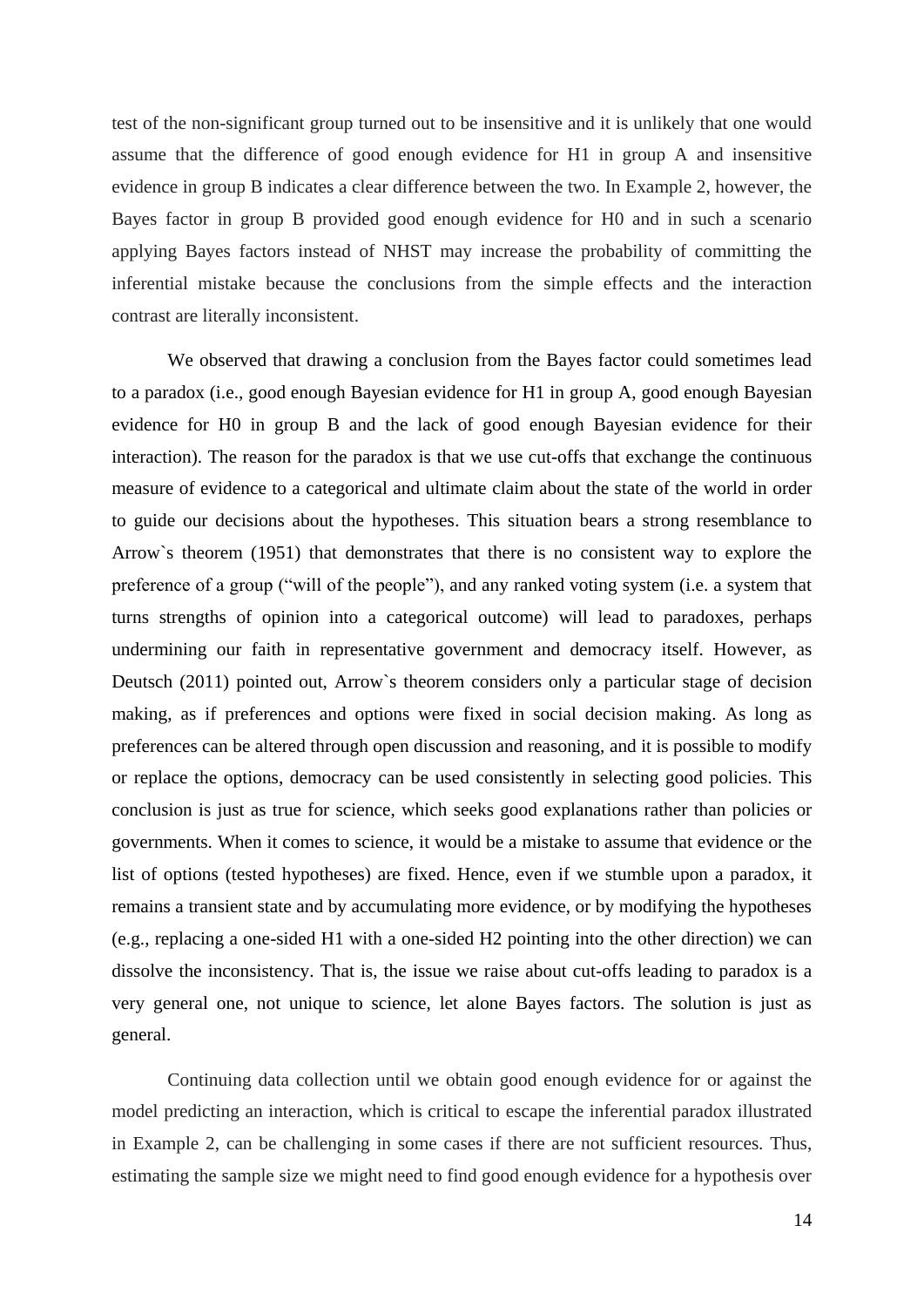another one should play an essential role in the planning phase of an experiment. To this aim, we can compute the rough estimate of the sample size we need to probably obtain a Bayes factor that is equal to or larger than a specific value (i.e., the cut-off of good enough evidence defined by us). For instance, to have a long-term relative frequency of 50% to obtain a Bayes factor of 3 (or 1/3), we should simply replicate the steps of the sample size elevation of Example 1 and 2. That is, we can take the raw effect size and its standard deviation of a pilot study and assume that these parameters remain constant while we raise the sample size (see Dienes [2015] for a detailed tutorial). For an alternative view on how to plan the design of a future experiment to achieve good enough evidence, see Schönbrodt and Wagenmakers (2018), and for a tutorial see Stefan, Gronau, Schönbrodt, & Wagenmakers (2019). Finally, it is important to bear in mind that the sample size estimation is useful for planning, such as roughly estimating how long data collection will take, it has no influence on the inference made once the data are in. The final Bayes factor obtained is the measure of evidence for H1 over H0. The meaning of the Bayes factor is independent of the sample size estimation procedure (Dienes, 2016). That is, in Example 2, the sample size estimation suggests that we would need to recruit 47 additional participants to gain good enough evidence for the interaction. We may reach good enough evidence earlier or later than recruiting 47 more subjects, and once this happens, the conclusion regarding the presence or lack of the interaction should be solely based on the strength of the available evidence (i.e., the Bayes factor based on all the data collected to date).

In conclusion, it is evident that the Bayes factor is not a panacea for the inferential mistake discussed in this tutorial. In Example 1, we illustrated that the reliance on the Bayes factor may mitigate the issue, and in Example 2 we showed that it may exacerbate it. By depicting these two examples, we intended to raise awareness that any claim about the moderating effect of an independent variable should be supported by a sensitive test of the interaction regardless whether one uses frequentist or Bayesian statistics. Irrespective of how paradoxical it seems, good enough Bayesian evidence for H1 in group A and good enough Bayesian evidence for H0 in group B does not necessarily mean good enough Bayesian evidence for the difference of the two.

### **Author Contributions**

BP performed the data analysis and wrote the script of the Shiny app with the supervision of ZD. BP drafted the manuscript and ZD provided critical revisions. All authors approved the final version of the manuscript for submission.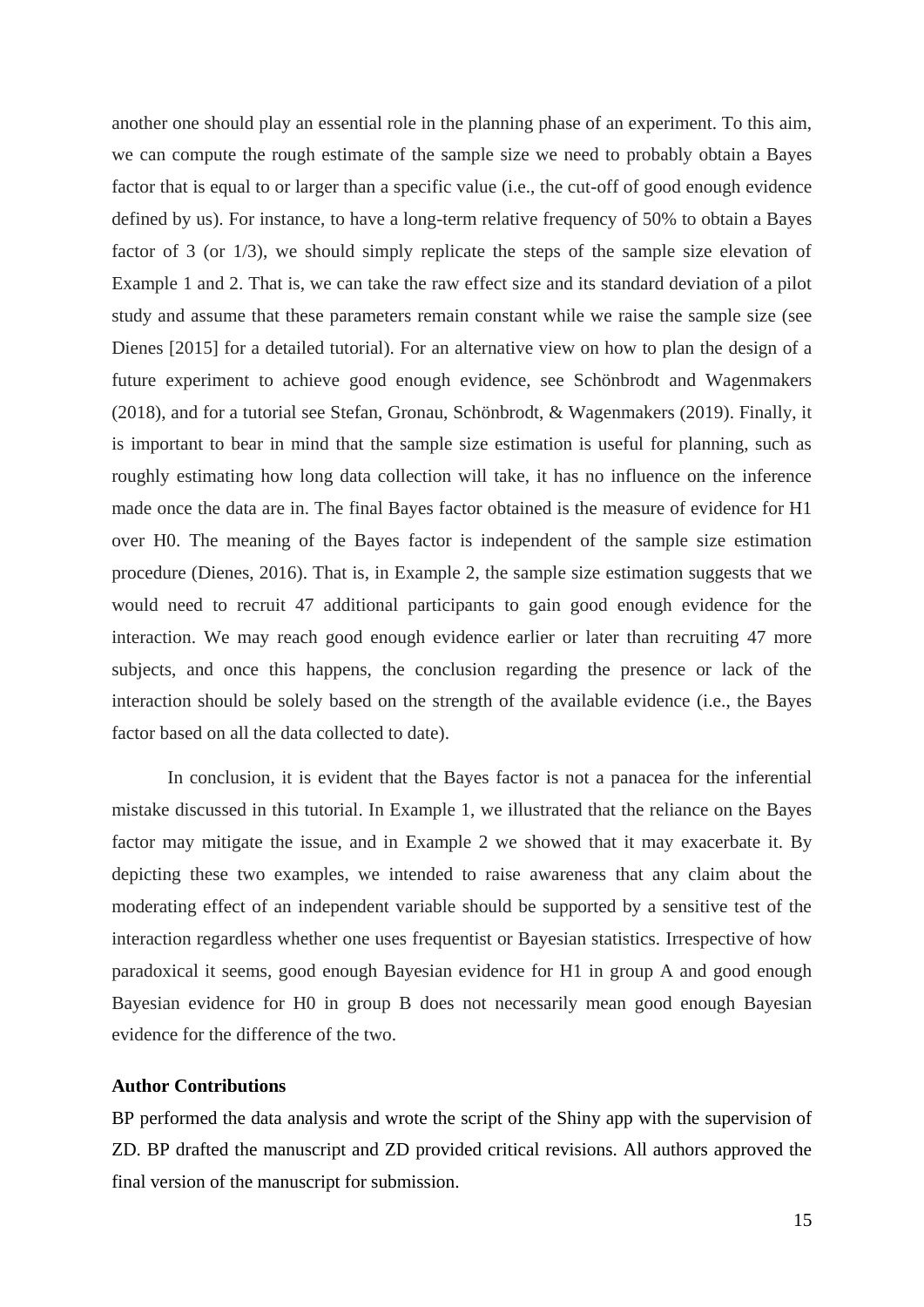# **Acknowledgments**

The authors declare no financial conflict of interest with the reported research. The project was not supported by any grant. Bence Palfi is grateful to the Dr Mortimer and Theresa Sackler Foundation which supports the Sackler Centre for Consciousness Science.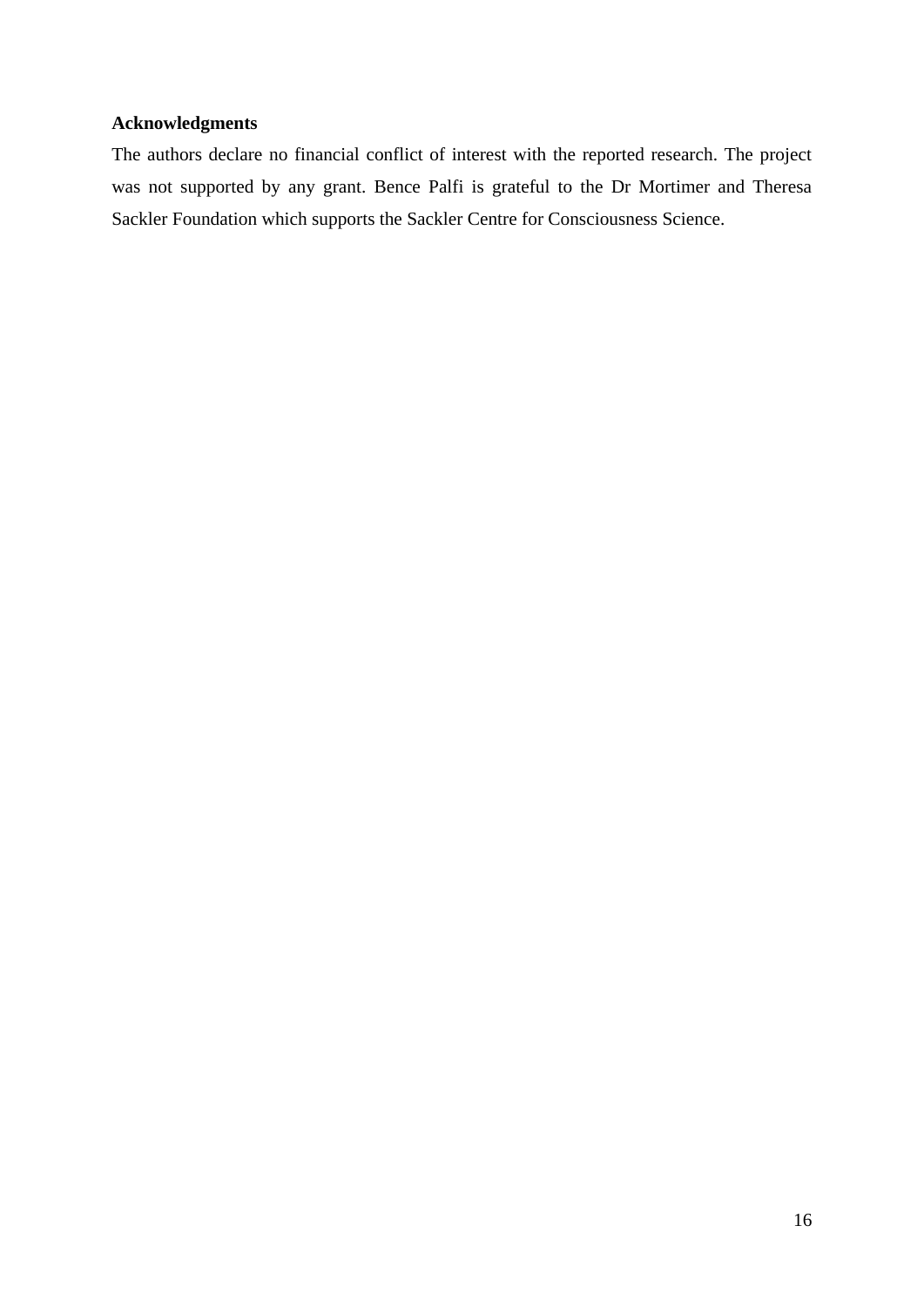#### **References**

Abelson, R. A. (1995). *Statistics as principled argument.* Hillsdale, NJ: Erlbaum.

Arrow, K. J. (1951). *Social choice and individual values*. John Wiley & Sons, Inc.

Chambers, C. D. (2013). Registered reports: a new publishing initiative at Cortex. *Cortex*, *49*(3), 609-610.

Cohen, J. (1994). The earth is round (p < .05). *American Psychologist*, *49*, 997–1003.

de Heide, R., & Grünwald, P. D. (2018). Why optional stopping is a problem for Bayesians. *arXiv preprint arXiv:1708.08278*.

Deutsch, D. (2011). *The beginning of infinity: Explanations that transform the world*. UK: Allen Lane.

Dienes, Z. (2014). Using Bayes to get the most out of non-significant results. *Frontiers in psychology*, *5*, 781.

Dienes, Z. [Zoltan Dienes]. (2015, April 23). *How many participants might I need?* [Video file]. Retrieved from [https://www.youtube.com/watch?v=10Lsm\\_o\\_GRg](https://www.youtube.com/watch?v=10Lsm_o_GRg)

Dienes, Z. (2016). How Bayes factors change scientific practice. *Journal of Mathematical Psychology*, *72*, 78-89.

 Dienes, Z. (2019). How Do I Know What My Theory Predicts? *Advances in Methods and Practices in Psychological Science*. https://doi.org/10.1177/2515245919876960Dienes, Z., & Mclatchie, N. (2018). Four reasons to prefer Bayesian analyses over significance testing. *Psychonomic bulletin & review*, *25*(1), 207-218.

Gelman, A., & Stern, H. (2006). The difference between "significant" and "not significant" is not itself statistically significant. *The American Statistician*, *60*(4), 328-331.

Jeffreys, H. (1961). *The theory of probability* (3rd ed.). Oxford, England: Oxford University Press.

Kruschke, J. K., & Liddell, T. M. (2018). The Bayesian New Statistics: Hypothesis testing, estimation, meta-analysis, and power analysis from a Bayesian perspective. *Psychonomic Bulletin & Review*, *25*(1), 178-206.

Munafò, Marcus R., Brian A. Nosek, Dorothy VM Bishop, Katherine S. Button, Christopher D. Chambers, Nathalie Percie Du Sert, Uri Simonsohn, Eric-Jan Wagenmakers, Jennifer J.

17